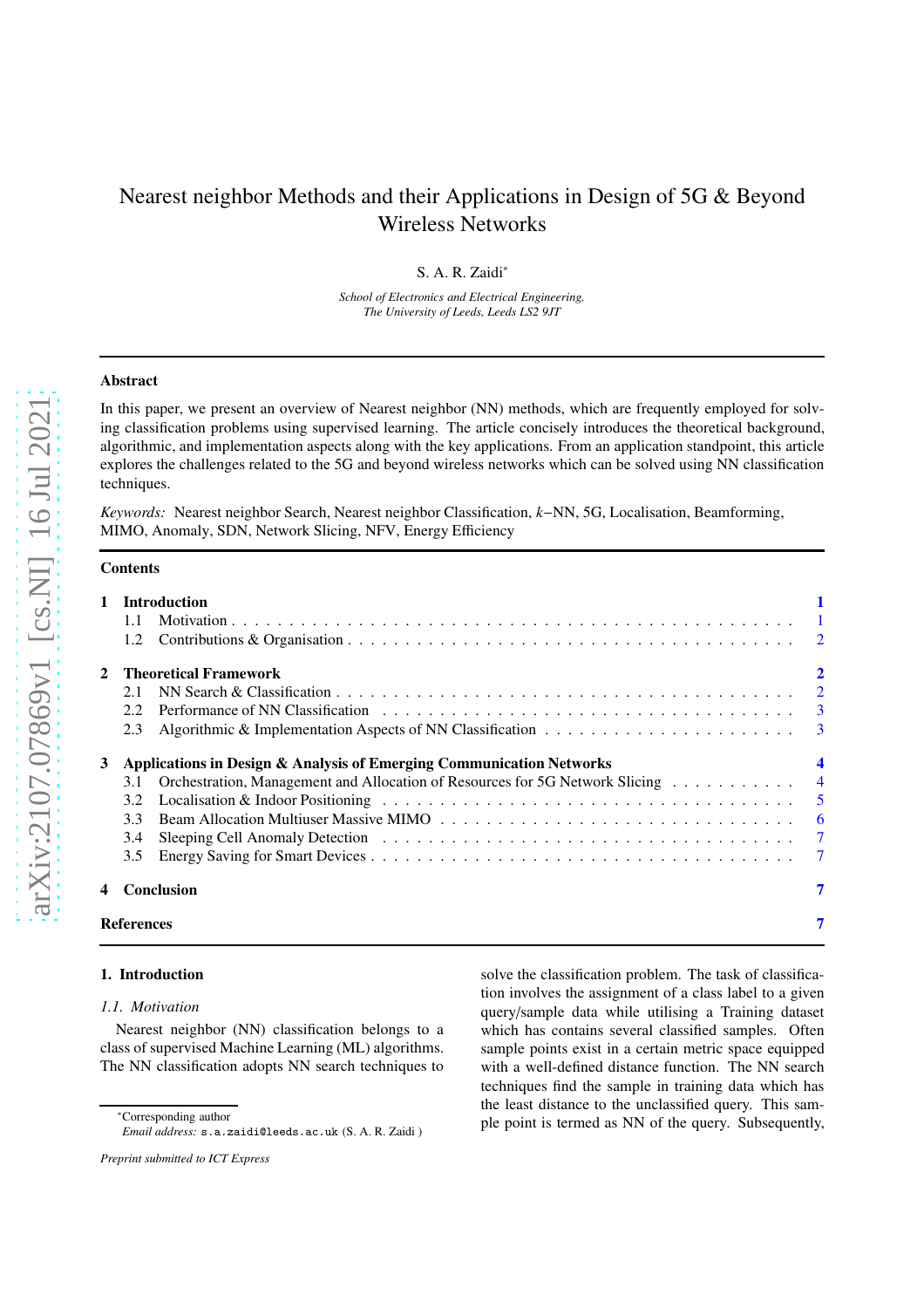the class label associated with the NN can be allocated to the unclassified query. The NN classification algorithm is: i) simple to implement; ii) does not require knowledge of the joint distribution of class and sample data; iii) performs well in most problems especially for low-dimensional data-sets. Despite the popularity of NN classification approaches there is a lack of concise overview which provides a theoretical background while highlighting algorithmic and implementation aspect. Even more importantly, while classification problems are frequently encountered in the design and analysis of modern wireless networks, a concise overview of the important challenges and how they can be tackled using NN classification is missing. To this end, this article is geared towards providing a comprehensive overview of NN methods and their application for design and analysis of 5G and Beyond Wireless Networks.

### <span id="page-1-0"></span>*1.2. Contributions* & *Organisation*

The contribution of this article is two folds:

- 1. First, we provide an overview (see Section II) of the theoretical and algorithmic framework for solving NN Search and Classification problems. We also highlight how these techniques can be implemented in practice. As an example, a Jupyter Notebook[\[1](#page-6-4)] is provided as a supplement to this article. The notebook provides a reference implementation on real data-set.
- 2. Second, we highlight (see Section III) key emerging scenarios related to 5G and beyond wireless networks which present a certain classification challenge. A comprehensive overview providing the context of the problem and how some studies have cast them into thNN framework is provided. Moreover, some of the emerging networking scenarios which present similar challenges and yet remain unexplored are briefly mentioned.

### <span id="page-1-1"></span>2. Theoretical Framework

In this section, we provide a concise overview of theoretical foundations which characterise the NN classification techniques. We review mathematical preliminaries and then explore relevant algorithms that are employed to solve NN search (NNS) classification problems.

### <span id="page-1-2"></span>*2.1. NN Search* & *Classification*

#### NN Search Problem

Definition 1: Let *S* be a set of objects and *d* :  $S \times S \rightarrow \mathbb{R}$  be associated distance metric on *S* metric space. Let  $s_i$ ,  $s_j$ ,  $s_k \in S$ , then the function *d* satisfies following three properties: **O** Positive property:  $d(s_i, s_j) > 0$  for  $s_i \neq s_j$ ; **2** Symmetric property:  $d(s_i, s_j) = d(s_j, s_i)$ ; and **8** Triangle inequality:  $d(s_i, s_j) \leq d(s_i, s_k) +$  $d(s_j, s_k)$ . Let  $V \subseteq S$  be a certain subset of *S* of size *n*, then the nearest neighbor searching (NNS) problem is to build a data structure, so that for an input query point say  $q \in S$  an element  $v \in V$  is found with  $d(q, v_i) \leq d(q, v_i)$  for all  $i \neq j, v_i \in V$ .

The NNS problem is an example of so-called prox-imity problems [\[2\]](#page-6-5), i.e. these are class of problems whose definition requires association of a distance function with the corresponding metric space. To provide a concrete overview of the problem, we state a few wellknown proximity problems in Table [1.](#page-2-2) Notice that the list is not exhaustive and interested readers are directed to [\[2](#page-6-5), [3](#page-6-6)] and references therein for detailed treatment.

The NNS problem has received considerable attention from research community whereby several techniques have been proposed to reduce the neighbor search time. Typically  $O(log(n))$  can be achieved by many proposed algorithms (See  $[4, 5, 6, 7]$  $[4, 5, 6, 7]$  $[4, 5, 6, 7]$  $[4, 5, 6, 7]$  $[4, 5, 6, 7]$  $[4, 5, 6, 7]$  $[4, 5, 6, 7]$  for details). The NNS is frequently employed to implement NN classification. The classification problem involves assigning a label  $\omega \in W = \{1, 2, ..., M\}$  to  $q \in S$  given a training set  $T = \{(s_1, \omega_1), (s_2, \omega_2), ..., (s_n, \omega_n)\}\$  where  $s_i \in V \subseteq S$  and  $\omega_i \in W$ .

#### NN Classification

Definition 2: The nearest neighbor classifier performs class assignment for an unclassified sample point  $(q \in S)$  by assigning it the same class label (say  $\omega$ ) as those of the nearest set of previously classified points. Generally, when such classification is performed by inspecting a fixed number of enumerated distances say  $k$ , then this classification is known as *k*−NN classification. *k*−NN is one of the most frequently employed classifiers for supervised learning. For  $k = 1$ , the NN classification assigns  $\omega = \omega_i$  where  $\omega_i$  is the label associated with  $s_i$  which satisifies,  $d(q, s_i) \leq d(q, s_j) \forall s_i, s_j \in V$ .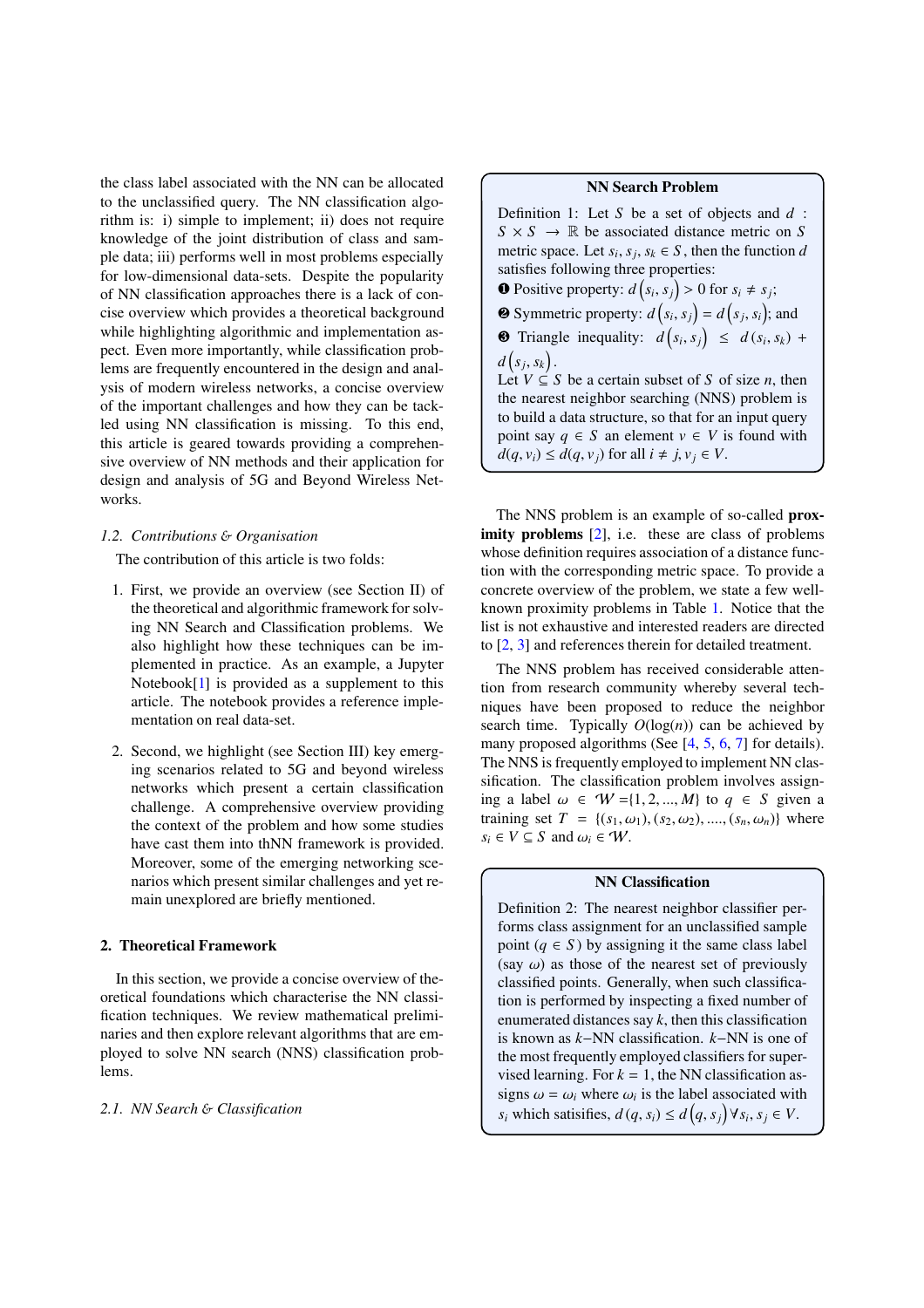| <b>Proximity Problem</b> | Description                                                                                                                                                                                                                                                                                                                                                                  |
|--------------------------|------------------------------------------------------------------------------------------------------------------------------------------------------------------------------------------------------------------------------------------------------------------------------------------------------------------------------------------------------------------------------|
| <b>Fixed Radius NNS</b>  | The fixed radius nearest neighbor relaxes the exact NNS problem stated in<br>Definition 1, i.e. for a given query point $q \in S$ , we are interested in finding $R \subseteq V$<br>such that $d(q, r) \le \rho$ for $r \in R$ , with $\rho$ being the desired fixed radius.                                                                                                 |
| $k$ -NNS                 | The k–NNS problem tries to find $k \leq n$ nearest points in V for a given query<br>$q \in S$ , i.e., the output for each q is $R = \{r_i : i = 1k\}$ such that<br>$d(q, r_1) \leq d(q, r_2) \leq \ldots \leq d(q, r_k)$ . In other words, if q is the point in $\mathbb{R}^d$ then<br>$k$ -NNS is geared to find closest $k$ points to $q$ which are contained in set $V$ . |
| Minimum Spanning<br>Tree | A minimum spanning tree problem deals with finding a sub-set of edges which<br>connect all objects in V without any cycles and with the minimum possible total<br>edge weight. In the context of proximity problems, edge weight $(e_{ij})$ can simply<br>be selected distance $(d(v_i, v_j))$ between every set of objects say $v_i, v_j \in V$ .                           |
| Diameter Search          | The diameter problem is geared towards finding the two objects say $v_i$ , $v_j \in V$<br>which are maximally distant from each other, i.e. if distance between objects in<br>the set V is enumrated then the maximum value for $d(v_i, v_j)$ is the diameter.                                                                                                               |

<span id="page-2-2"></span>Table 1: Proximity Problems

### <span id="page-2-0"></span>*2.2. Performance of NN Classification*

The accuracy of the classifier is measured in terms of error-rate which is computed as an average of a loss function which encapsulates the penalty of misclassification. Consider the test-set *T* introduced before, if the joint-distribution of *P*(*V*, *W*) is completely known than the Bayes classifier provides a minimum probability of error  $R^*$ <sup>[1](#page-2-3)</sup>. The NN classifier is a non-parametric and does not rely on the knowledge of the joint distribution. For any number of classes, it has been shown that the probability of error of the NN classifier is bounded above by twice the Bayes probability of error[\[8,](#page-6-11) [9](#page-6-12)]. In particular, when  $\omega \in W = \{1, 2, ..., M\}$  the probability of error *R* for the NN-classifier can be bounded as follows:

$$
R^* \le R \le R^* \left(2 - \frac{(MR^*)}{(M-1)}\right),\tag{1}
$$

these bounds are the tightest possible.

### <span id="page-2-1"></span>*2.3. Algorithmic* & *Implementation Aspects of NN Classification*

It is well known that the exact computation of NNS in higher dimensional space is computationally expensive<sup>[\[4,](#page-6-7) 10]. Specifically, when  $S \subseteq \mathbb{R}^d$  and the</sup>

training set has *n* entries, the computational complexity for NNS is *O*(*dn*). Therefore, low complexity computation of *k*−NNS has been an open area of research for several decades. There are a variety of solutions which have been proposed so far. All these proposed approaches try to compute approximate NN rather than the precise one. Naturally, most of these algorithms have limitations, especially in higher dimensions. Consider  $q \in S$  be the query or unclassified point, let  $\bar{s}_n \in T$ be the NN of  $q$  in training set. The distance between $\bar{s}_n$ & *q* be given by  $d(\mathbf{q}, \bar{s}_n) = \rho$ , then any point (say  $\bar{\mathbf{q}}$ ) in *T* which satisfies the relationship  $d(\bar{q}, q) \leq (1 + \epsilon)\rho$ is called  $\epsilon$ -NN of the query. There have been considerable efforts from the research community to design algorithms that facilitate the low-complexity computation of such  $\epsilon$ -NN search algorithms. Details of such methods have been outlined by the Breuel in [\[7](#page-6-10)]. The computational complexity of these approaches and distance metrics that can be applied have been summarized in [\[11](#page-6-13)] and are beyond the scope of this article. Nevertheless, in this section, we would like to review one very popular approach which is available in most modern ML frameworks (for instance SciKit Learn, Tensor-Flow, MATLAB ML Toolbox, etc.).

*K* − *d* **Tree NN Search:** The  $K - d$  tree algorithm belongs to a class of algorithms that project higher dimensional data onto lower dimensions thus speeding up the search. The core idea is to split space into partitions

<span id="page-2-3"></span><sup>&</sup>lt;sup>1</sup>The optimality of Bayes rule in providing a minimum probability of error is non-trivial to proof. Interested readers are directed to [\[8](#page-6-11), [9](#page-6-12)]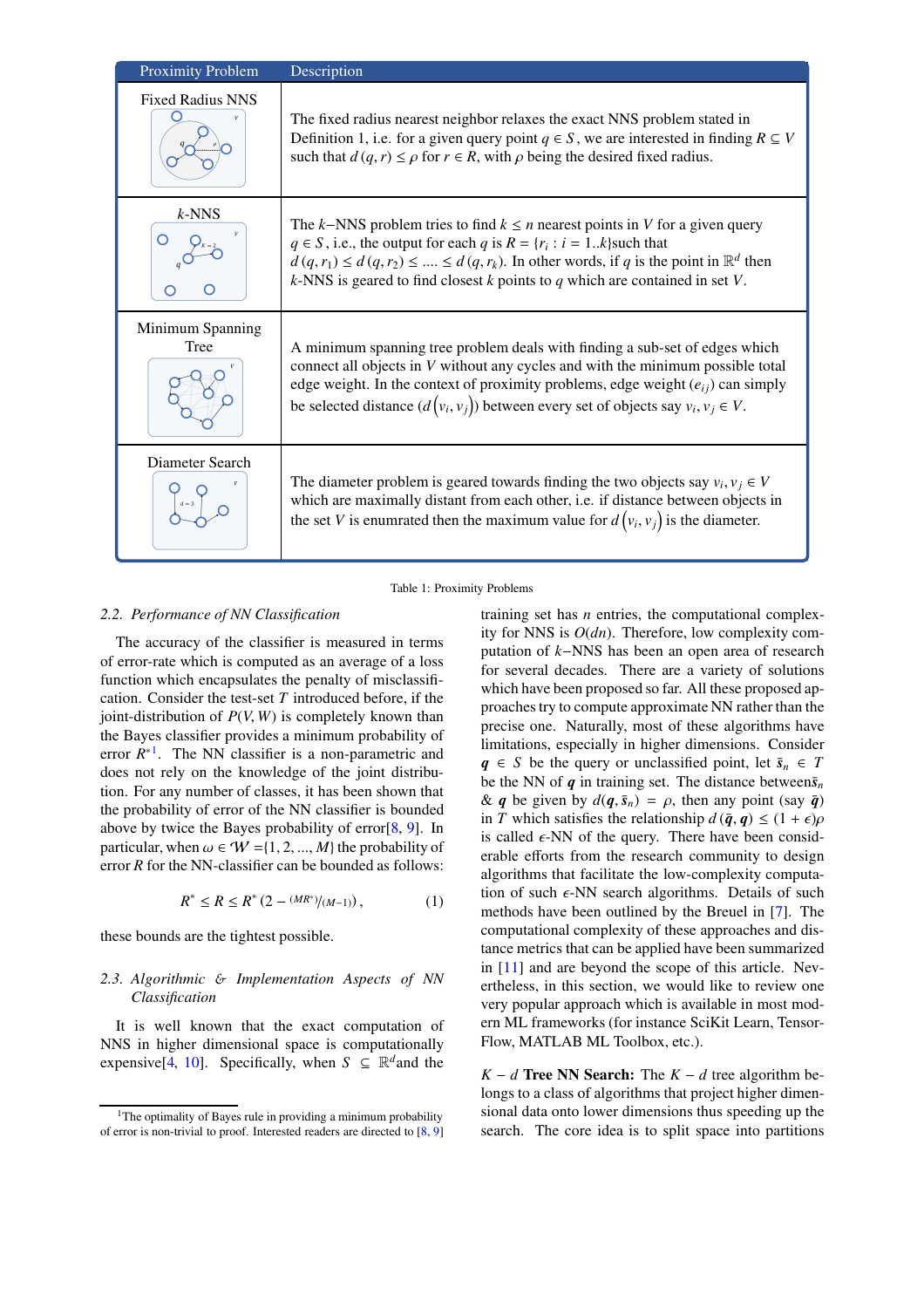

<span id="page-3-3"></span>Figure 1: Performance Efficiency Metrics, Challenges, Solutions and Evolution of 5G & Beyond Networks.

that can be organised in form of trees, enabling faster and localised search for the query within these partitions. The  $K - d$  tree algorithm is indeed generalisation of the binary tree to *K* dimensions. Each node in  $K - d$  tree has one *K* dimensional key, two pointers (as its binary tree) which are either null or contain a sub-tree and a discriminator between 0 and  $K - 1$ . Let  $Key(P) = [Key<sub>o</sub>(P), \dots, Key<sub>k</sub>(P)]$  be the *K*-dimensional key associate with the node *P*, the two pointers of *P* can be denoted as  $\text{Sub}_1(P)$  and  $\text{Sub}_2(P)$ . Also, the discrimnator can be denoted by Disc(*P*) for node *P*. The tree is then constructed such that for any node *P* in a tree with  $j = Disc(P)$ , it is true that for any  $Q \in Sub_1(P)$ it holds that  $Key_j(P) > Key_j(Q)$ . Similarly for any node *Q* ∈ Sub<sub>2</sub>(*P*) it holds that Key<sub>*j*</sub>(*Q*) > Key<sub>*j*</sub>(*P*). All nodes on the same level in the tree have the same discriminator (root having 0 as discriminator) and it increases with the level in the tree. This could be better understood with an example. The construction can be better understood algorithmically as outlined in Procedure BUILDKDTREE (see next page). Effectively the algorithm splits the space across median values in each dimension. A realisation for 2−*d* dataset is presented in the Fig. [2.](#page-3-2) As is clear from the figure, the data points lie on the lines splitting the plane. The tree representation is also shown in Fig. [2](#page-3-2) where at each level split is performed around the median value of *x*− or *y*−axis in an alternative fashion. The splits of space and organisation of the dataset in tree enable searching in smaller sets speeding up the operation.  $K - d$  tree can attain search complexity of  $O(log(n))$ . However, the building process has  $O(n \log(n))$  time and  $O(n)$  storage complexity. Further variants of  $K - d$  include the Ball tree method.

Implementation Issues: Finally, we briefly want to discuss the implementation of the *k*−NN algorithm. Let us consider an indoor localisation scenario (see Section III for a detailed discussion). We are often inter-



<span id="page-3-2"></span>Figure 2: 2-d Tree for a sample data  $T =$  $\{(7, 2), (5, 4), (9, 6), (2, 3), (4, 7), (8, 1)\}$ 

ested in identifying the propagation mode for the received signal, i.e. whether the fixed anchor nodes (ANs) with known locations and the tag (a device that needs to be localised) are in Line-of-Sight(LoS) or Non-Lineof-Sight (NLoS). This binary classification problem can easily be solved using the *k*−NN framework. The process for accomplishing this is described in  $CLASIFY()$ procedure. A Jupyter notebook to accomplish this task in Python using SciKit Learn on real-life data is provided with this article and can be downloaded from [\[1\]](#page-6-4).

# <span id="page-3-0"></span>3. Applications in Design & Analysis of Emerging Communication Networks

# <span id="page-3-1"></span>*3.1. Orchestration, Management and Allocation of Resources for 5G Network Slicing*

5G & beyond networks are envisioned to support three main service classes: i) enhanced Mobile Broadband (eMBB); ii) massive machine type communication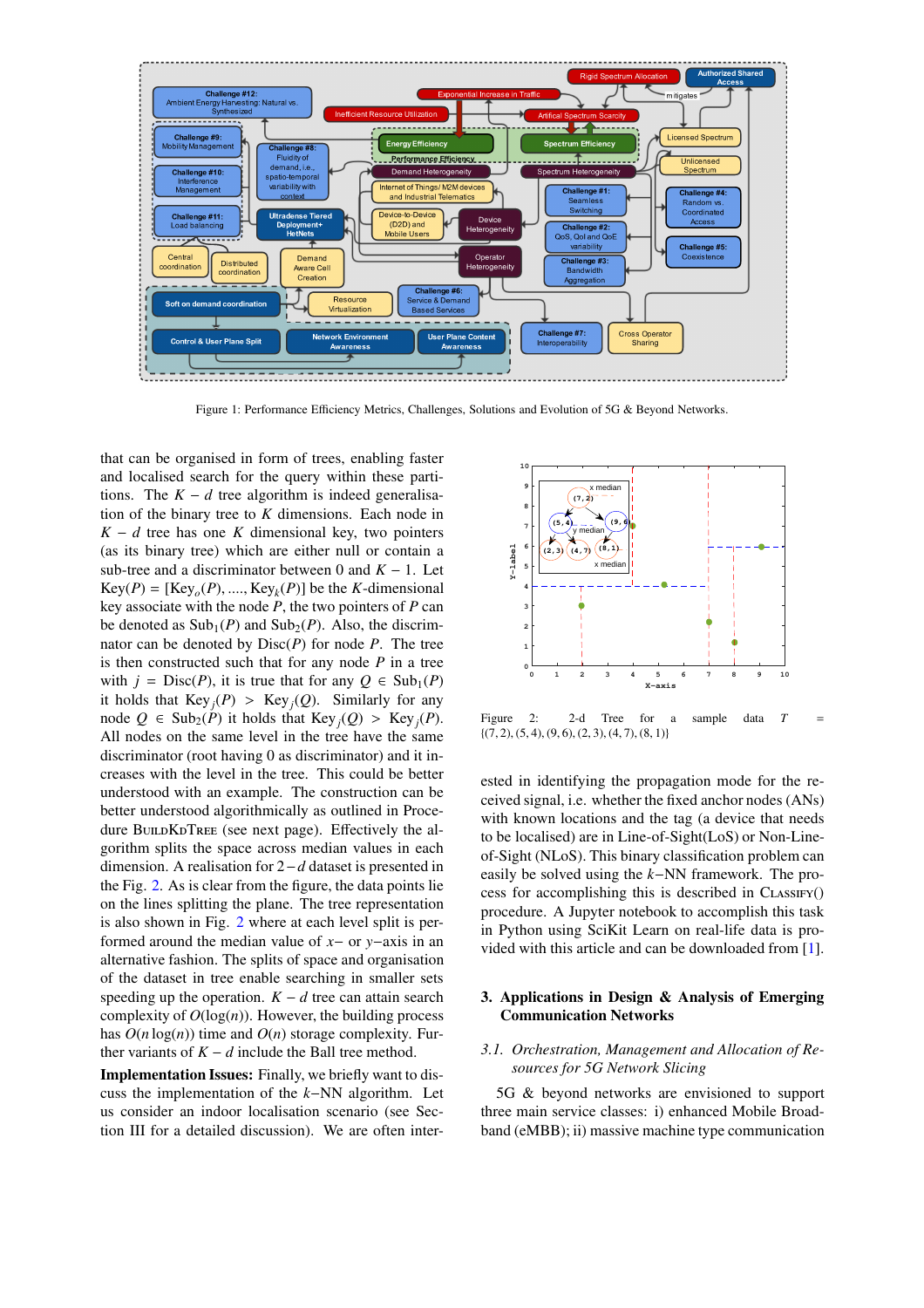| <b>Procedure BUILDKDTREE(T,depth)</b> |
|---------------------------------------|
|---------------------------------------|

|    | <b>input</b> : A set of points $T$ and the current depth                        |
|----|---------------------------------------------------------------------------------|
|    | depth                                                                           |
|    | <b>output:</b> The root of a $K - d$ Tree storing T                             |
|    | 1 initialization:                                                               |
|    | 2 if $ T  == 1$ then                                                            |
| 3  | <b>return</b> Leaf $(T)$ ;                                                      |
|    | /* if there is only one point in $T$ return                                     |
|    | a Leaf containing that point<br>$\ast/$                                         |
|    | 4 else                                                                          |
| 5  | <b>if</b> $depth\%2 == 0$ ;<br>// if <i>depth</i> is even                       |
| 6  | then                                                                            |
| 7  | Split T into two subsets $Sub_1$ and $Sub_2$                                    |
|    | with a vertical line $l$ through median                                         |
|    | $x$ -coordinate of the points.                                                  |
| 8  | else                                                                            |
| 9  | Split T into two subsets $Sub_1$ and $Sub_2$                                    |
|    | with a horizontal line $l$ through median                                       |
|    | y-coordinate of the points.                                                     |
| 10 | end                                                                             |
| 11 | $v_{\text{left}} \leftarrow \text{BULLKDTree}(\text{SUB}_1, depth + 1);$        |
| 12 | $v_{\text{right}} \leftarrow \text{BULDKDTree}$ (Sub <sub>2</sub> , depth + 1); |
| 13 | Create a node Node(v) storing <i>l</i> , make $v_{\text{left}}$                 |
|    | the left child and $v_{\text{right}}$ the right child of v;                     |
| 14 | return $v$                                                                      |
|    | 15 end                                                                          |
|    |                                                                                 |

(mMTC); and ultra-reliable low-latency communication (URLLC) [\[12\]](#page-6-14). Each of these service classes is suitable for a different set of verticals, for instance: i) eMBB services can be employed for HD mobile video streaming; ii) mMTC services can be employed for a sensor network solution for smart cities; and iii) URLLC services can be employed for industrial automation. Each of these service classes has a different service blueprint, i.e., different throughput, latency, reliability, energy efficiency requirements. Furthermore, each service type is geared to vary in terms of connection densities, duty cycles, traffic profiles, and mobility dynamics. In order, to address such demand, spectrum, and operator heterogeneity, 5G networks aims to adopt flexible and soft resource allocation. Fig [1](#page-3-3) graphically outlines performance efficiency challenges addressed by 5G & beyond networks and tools which are utilised to mitigate the scarcity of resources. As demonstrated by the figure, demand aware cell creation (see  $[13]$ ) and dynamic allocation of resources is key for the cost-effective delivery of such services. Dynamic and flexible resource allocation is enabled through two key enablers, i.e., Network function virtualisation (NFV) and Software Defined Net-

| <b>Procedure</b> CLASSIFY(T) |                                                     |  |  |  |
|------------------------------|-----------------------------------------------------|--|--|--|
|                              | <b>input</b> : A set of points                      |  |  |  |
|                              | $T = (x_1, y_1), (x_2, y_2), , (x_n, y_n)$ with     |  |  |  |
|                              | labels and a test point q                           |  |  |  |
|                              | <b>output:</b> Class of $q$                         |  |  |  |
|                              | 1 initialization;                                   |  |  |  |
|                              | 2 Normalize $(x, y)$ ;                              |  |  |  |
|                              | 3 Split T into Training $\alpha T$ and Testing Sets |  |  |  |
|                              | $(1-\alpha)T$ ;                                     |  |  |  |
|                              | 4 Fit k–NN on $\alpha T$ :                          |  |  |  |
|                              | 5 Use k–NN to validate performance on Test data     |  |  |  |
|                              | $(1-\alpha)T$ ;                                     |  |  |  |
|                              | 6 Use $k$ -NN predict class label of q;             |  |  |  |
|                              |                                                     |  |  |  |

works (SDNs). Resources are managed, orchestrated, and allocated in form of Network Slices (NSs) which are effective logical partitions of physical compute, storage, and communication resources[\[14\]](#page-7-0).

The orchestration of NS and its management while fulfilling the Quality-of-Service (QoS) demands can be further enhanced by proactive demand forecasting[\[15](#page-7-1)]. In order to realise forecast aware slicer, the first and important task is to classify the traffic and map it to predefined service level agreement (SLA) blueprints (as articulated in 3GPP Specification [\[16\]](#page-7-2)). The classification of traffic profiles can then be employed by the forecasting engine which can request orchestration of resources from the resource manager. In [\[15,](#page-7-1) [17\]](#page-7-3) and various other studies such architecture is proposed. The authors have shown that *k*−NNs provide robust and low complexity classification for the traffic profile. A variant of *k*−NN scheme is shown to achieve around 95% accuracy.

### <span id="page-4-0"></span>*3.2. Localisation* & *Indoor Positioning*

Location-based services are core for enabling several 5G applications. Indoor and outdoor localisation scenarios are characterised by different propagation conditions and are of equal importance for different applications. For instance, simultaneous localisation and mapping (SLAM) is a key functionality required for the operation of industrial mobile robots (MRs) and autonomous ground vehicles (AGVs). While outdoor localisation can be enabled by current Global Navigation Satellite Systems (GNSS) such as Global Positioning System (GPS), Galelio Positioning systems etc. The current generation of GPS systems provide around 4.7 m and currently, industry giants (SpaceX, Lockheed Martin) are developing a GPS III, which will be capable of providing  $0.22 - 0.71$  m. The positioning performance can be further improved by exploiting the dense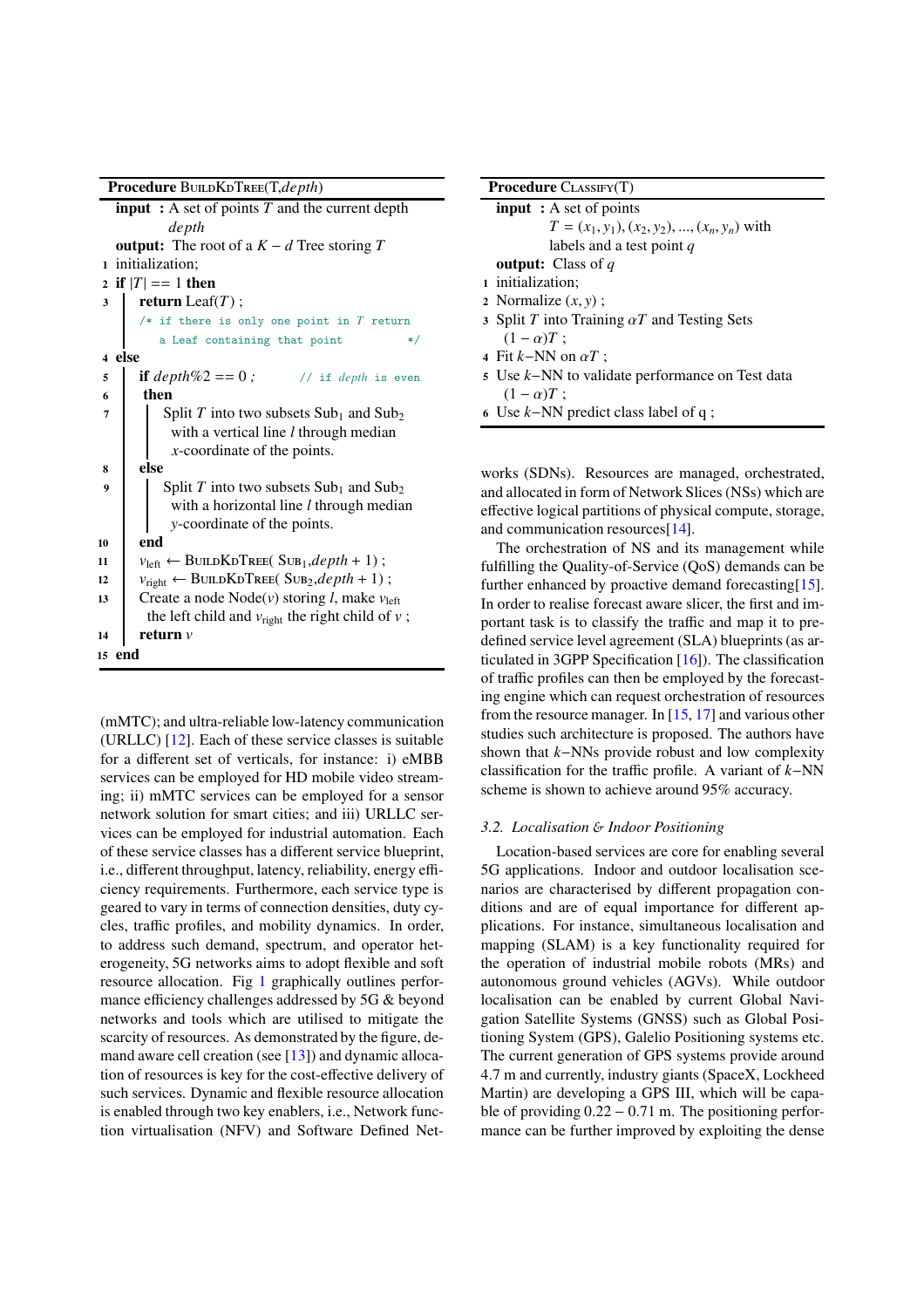deployment of mmWave small cells. Indoor localisation albeit is more challenging than outdoor due to harsh propagation conditions. Indoor positioning has become more imminent due to the COVID-19 pandemic and various solutions are currently being explored to enable contact tracing.

The rapid proliferation of WiFi networks and dense deployments in the urban indoor environment has triggered a lot of interest in exploring indoor localisation based on WiFi Received Signal Strength (RSS). The RSS based localisation schemes can be further classified into two categories: i) Range-based localisation method, i.e., a method which simply estimated RSS and path-loss exponent and then solve the path-loss equation to find the distance from the anchor; ii) RSS fingerprinting based localisation, i.e., a method which requires training data which can be exploited to provide localisation estimate when sample data at the unknown location is provided. The RSS fingerprinting method is more robust as RSS readings can experience large variations in indoor environments leading to higher positioning errors.

#### RSS Fingerprinting as NN Classification

The RSS based fingerprinting can be easily caste into the NN classification framework. Consider that, a user equipment (UE) device at a certain location needs to be localised, then it is possible to build a vector  $\mathbf{x} = \{x_1, x_2, ..., x_N\}$  where  $\mathbf{x} \in \mathbb{R}^N$  is the vector containing RSS readings from *N* access points (APS) within the range of UE. If a training set *T* exists such that  $T = \{ (x_1, \omega_1), ..., (x_1, \omega_M) \}$ where  $\omega_i \in \mathbb{R}^2$  is the vector containing coordinates and  $x_i \in \mathbb{R}^N$  be observed RSS vector at this coordinates, then by performing NNS for the given *x*, we can find the class label  $\bar{\omega}_n$  associated with the NN  $\bar{x}_n \in T$  and therefore can estimate the location of the AP. Of course, this requires *T* to be large enough with fine spatial resolution.

The NN algorithm can be further improved by selecting *k*−NNs and selecting a maximally occurring label. This has indeed been explored in [\[18,](#page-7-4) [19](#page-7-5)]. Further, improvement is possible by considering APs with antenna arrays and utilising the channel state information (CSI) instead of RSS. This has been recently explored in [\[20\]](#page-7-6). Similar approaches can be adopted for finger-printing RSS from Bluetooth enabled devices.

Ultra-wideband (UWB) technology provides a very accurate localisation with up to 10 cm accuracy. However, such accuracy in an indoor environment is only



<span id="page-5-1"></span>Figure 3: Illustration of Beam allocation in Multiuser Massive MIMO [\[22](#page-7-7)]. The  $K^{th}$  user is located at  $\rho_k$  distance and at an angle  $\theta_k$ .

obtained when prior knowledge about the propagation condition is present $[21]$  $[21]$ . For instance, classification based on RSS value can serve as a first step to establish whether there exists line-of-sight or non-line-of-sight propagation between the anchor and the UE. This can then be used to refine time-difference-of-arrival (TDoA) estimates. Naturally, the RSS classification can be cast into *k*−NN framework.

#### <span id="page-5-0"></span>*3.3. Beam Allocation Multiuser Massive MIMO*

Massive multiple-input multiple-output (MIMO) cellular networks are envisioned as a key enabler for enhancing spectral efficiency in 5G and beyond systems. Consider a beam allocation problem for the multiuser Massive MIMO system as outlined in [\[22\]](#page-7-7) and shown in Fig [3.](#page-5-1) There are *K* users each with a single receive antenna. The base station (BS) is furnished with  $N \gg K$ fixed beam formed by Butler network with a linear array of *N* identical and isotropic radiating elements. The problem is how to allocate these beams optimally to *K* users to maximise the spectral efficiency. Authors in [\[22\]](#page-7-7) propose the use of cloud resources to store training information. This training information is comprised of beam allocation in response to a certain spatial configuration of UEs. Then for any given set of *K* users, *k*−NN classification can be used to characterise the spatial pattern of users (encoded in  $(\rho_k, \theta_k)$ ). The *k*−NN classifier will mark the pattern with the best class according to NNS and the class vector can basically encode configuration pattern for beam allocation.

More recently, Reflecting Intelligent Surfaces (RIS) have been proposed to enhance coverage and capacity in 6G wireless networks[\[23\]](#page-7-9). The *k*−NN framework can also be adapted to optimise the configuration of RIS elements. This however remains an open issue and has not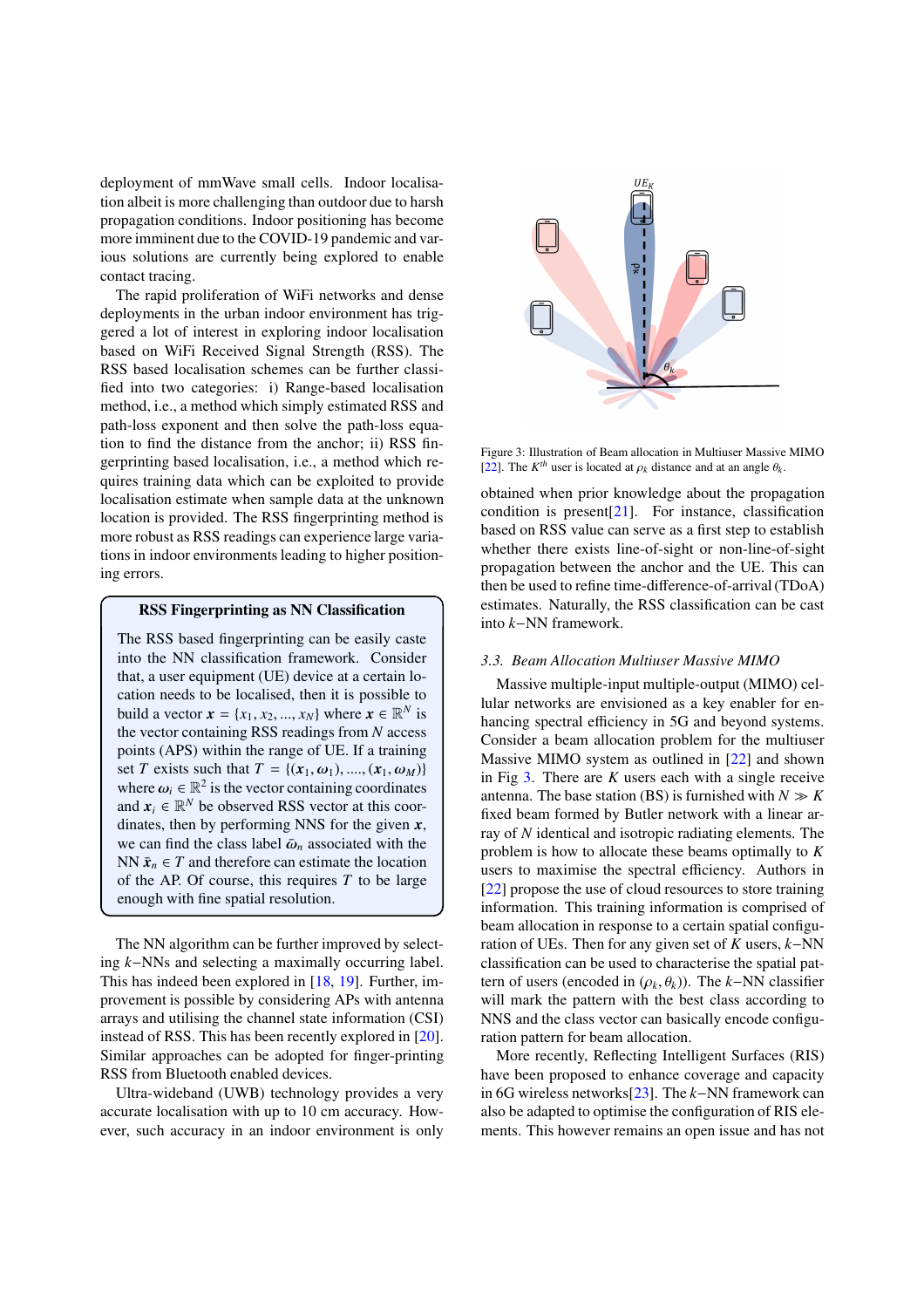been extensively investigated.

#### <span id="page-6-0"></span>*3.4. Sleeping Cell Anomaly Detection*

The sleeping cell problem (SCP) is a well-known problem in the Long Term Evolution (LTE) cellular networks[\[24,](#page-7-10) [25\]](#page-7-11). The SCP leads to cell outage and consequently lack of network services. The SCP can manifest due to the Random Access Channel (RACH) failure[\[25\]](#page-7-11). Cell outage detection and identification of SCP conditions therefore are one of the core features of big-data empowered self-organising networks (SONs)[\[24](#page-7-10)]. Under SCP cell outages cannot be detected as the outage event manifests without triggering the alarms. Consequently, no SON compensation function such as self-healing can be deployed unless either multiple user complaints are received or the outage is detected through drive testing. In such a scenario either UEs can be configured to periodically report signal strength parameters or neighboring cells can log such information. The measurement can then be utilised by a *k*−NN classifier for anomaly detection, i.e. labeling the readings as anomalous or normal. Anomaly detection can lead to the rapid identification of SCP as shown in [\[24\]](#page-7-10). It has been shown by the authors that this approach yields 94% detection accuracy.

Anomaly detection is of importance in the context of network security as well. Often intrusion is identified by observing anomalous traffic. *k*−NN classifiers have been extensively used for such functionality. Interested readers are directed to [\[26\]](#page-7-12) and references therein.

#### <span id="page-6-1"></span>*3.5. Energy Saving for Smart Devices*

Mobile devices have increasingly become a popular channel for digital engagement. With ever-growing applications (Apps), energy consumption and battery lifetime are becoming core issues for manufacturers. It is possible to exploit contextual information by building a device and application profile to predict optimal configurations for the wireless connectivity and location interfaces on the mobile device. Such a technique can provide 24% energy savings on average as shown in [\[27\]](#page-7-13). The authors demonstrate that the classification and profiling can be attained by the *k*−NN classifier with 90% accuracy. Similar techniques can be employed for the Internet-of-Things (IoT) devices. Since most of the IoT devices are connected to the cloud through the gateway, *k*−NN classification can be offloaded to the cloud. This way optimisation of the configurations for energy savings can be attained without incurring significant energy penalty for obtaining such configuration on devices.

### <span id="page-6-2"></span>4. Conclusion

In this paper, we presented a brief overview of nearest neighbor methods. We provided a concise review of the mathematical background and highlighted the achievable performance for such methods when applied for solving a classification problem. We briefly discussed algorithmic aspects of such methods and highlighted key challenges in applying these techniques. Based on the developed statistical and algorithmic framework, we review some emerging applications where these classification techniques can be employed.

#### <span id="page-6-3"></span>Acknowledgment

This work is supported by the EPSRC EP/S016813/1 and Royal Academy of Engineering 122040 grants.

#### References

- <span id="page-6-4"></span>[1] S. Zaidi, [A jupyter notebook for knn los](https://salirzaidi.github.io/K-Nearest-Neighbour-&-Propagation-Mode-Classification/)/nlos classification (2020).
- URL https://salirzaidi.github.io/K-Nearest-Neighbour-&-Propagat [2] M. T. Dickerson, D. Eppstein, Algorithms for proximity prob-
- <span id="page-6-5"></span>lems in higher dimensions, Computational Geometry 5 (5) (1996) 277–291.
- <span id="page-6-6"></span>[3] K. Clarkson, Nearest-neighbor searching and metric space dimensions, 2005.
- <span id="page-6-7"></span>[4] P. Indyk, R. Motwani, Approximate nearest neighbors: towards removing the curse of dimensionality, in: Proceedings of the thirtieth annual ACM symposium on Theory of computing, 1998, pp. 604–613.
- <span id="page-6-8"></span>[5] M. Muja, D. G. Lowe, Scalable nearest neighbor algorithms for high dimensional data, IEEE transactions on pattern analysis and machine intelligence 36 (11) (2014) 2227–2240.
- <span id="page-6-9"></span>[6] M. Datar, N. Immorlica, P. Indyk, V. S. Mirrokni, Localitysensitive hashing scheme based on p-stable distributions, in: Proceedings of the twentieth annual symposium on Computational geometry, 2004, pp. 253–262.
- <span id="page-6-10"></span>[7] T. M. Breuel, A note on approximate nearest neighbor methods, arXiv preprint cs/0703101 (2007).
- <span id="page-6-11"></span>[8] R. Castro, [Statistical learning theory,](https://www.win.tue.nl/~rmcastro/2DI70/files/2DI70_Lecture_Notes.pdf) Lecture Notes (2018). URL https://www.win.tue.nl/~rmcastro/2DI70/files/2DI70\_Lecture\_
- <span id="page-6-12"></span>[9] T. Cover, P. Hart, Nearest neighbor pattern classification, IEEE transactions on information theory 13 (1) (1967) 21–27.
- [10] K. L. Clarkson, [An algorithm for approximate closest-point queries,](https://doi.org/10.1145/177424.177609) in: Proceedings of the Tenth Annual Symposium on Computational Geometry, SCG '94, Association for Computing Machinery, New York, NY, USA, 1994, pp. 160–164. [doi:10.1145/177424.177609](https://doi.org/10.1145/177424.177609). URL <https://doi.org/10.1145/177424.177609>
- <span id="page-6-13"></span>[11] M. Reza, B. Ghahremani, H. Naderi, A survey on nearest neighbor search methods, International Journal of Computer Applications 95 (25) (2014) 39–52.
- <span id="page-6-14"></span>[12] P. Popovski, K. F. Trillingsgaard, O. Simeone, G. Durisi, 5g wireless network slicing for embb, urllc, and mmtc: A communication-theoretic view, Ieee Access 6 (2018) 55765– 55779.
- <span id="page-6-15"></span>[13] U. S. Hashmi, S. A. R. Zaidi, A. Imran, User-centric cloud ran: An analytical framework for optimizing area spectral and energy efficiency, IEEE Access 6 (2018) 19859–19875.